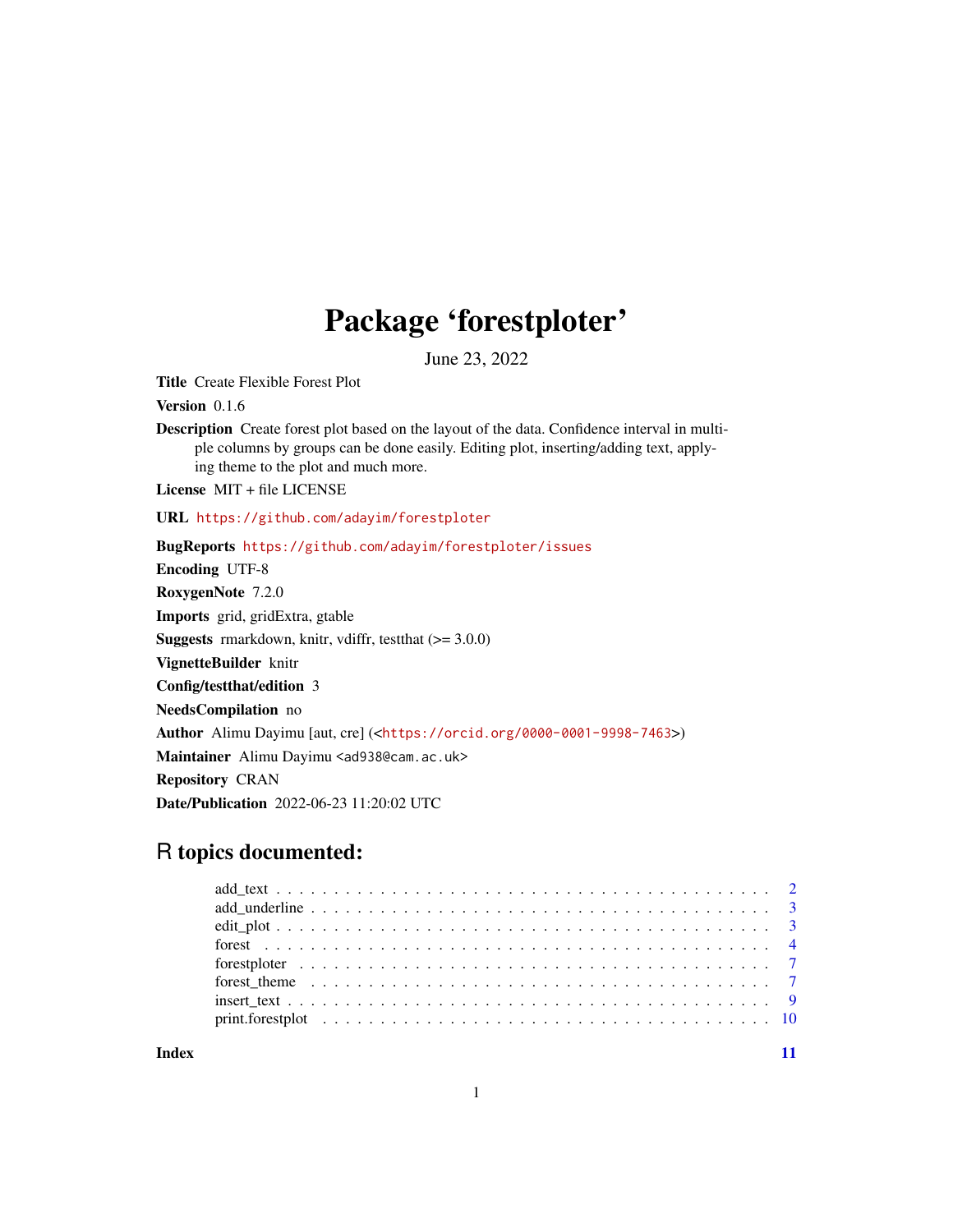<span id="page-1-0"></span>

#### Description

This function can be used to add text to forest plot. The text can be span to multiple rows and columns. The height of the row will be changed accordingly if the text is added to only one row. The width of the text may exceeds the columns provided if the text is too long.

#### Usage

```
add_text(
 plot,
  text,
  row = NULL,col = NULL,part = c("body", "header"),
  just = c("center", "left", "right"),
  gp = gpar(),
 padding = unit(1, "mm")\mathcal{L}
```
#### Arguments

| plot    | A forest plot object.                                                                                                                |
|---------|--------------------------------------------------------------------------------------------------------------------------------------|
| text    | A character or expression vector, see text Grob.                                                                                     |
| row     | Row to add the text, this will be ignored if the part is "header".                                                                   |
| col     | A numeric value or vector indicating the columns the text will be added. The<br>text will span over the column if a vector is given. |
| part    | Part to add text, body (default) or header.                                                                                          |
| just    | The justification of the text, "center" (default), "left" or "right".                                                                |
| gp      | An object of class "gpar", this is the graphical parameter settings of the text.<br>See gpar.                                        |
| padding | Padding of the text, default is $unit(1, "mm")$                                                                                      |

#### Value

A [gtable](#page-0-0) object.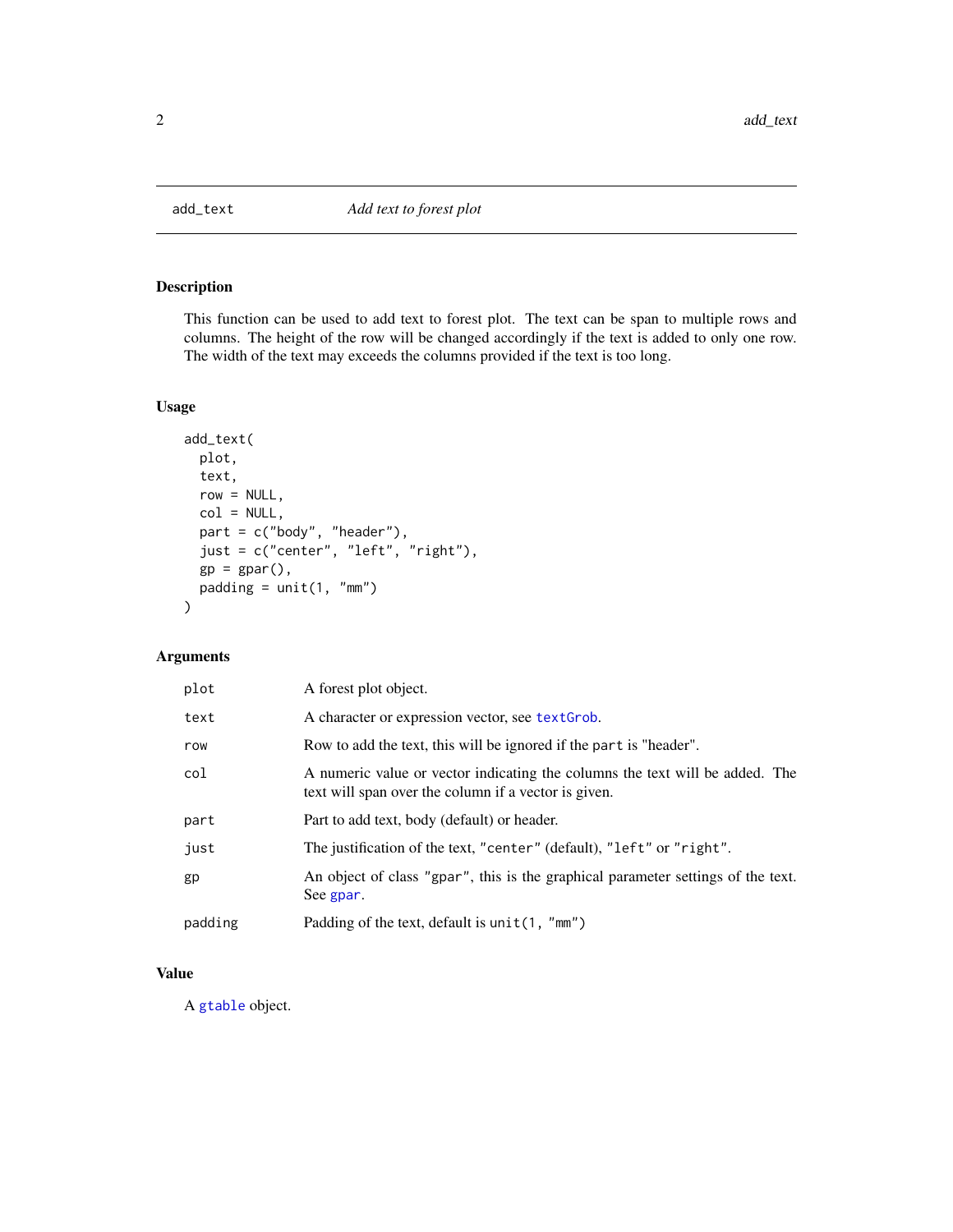<span id="page-2-0"></span>

#### Description

This function can be used to add underline to cells.

#### Usage

```
add_underline(
 plot,
 row = NULL,col = NULL,part = c("body", "header"),
 gp = gpar(lwd = 2))
```
#### Arguments

| plot | A forest plot object.                                                                                                                                                                                                                                                       |
|------|-----------------------------------------------------------------------------------------------------------------------------------------------------------------------------------------------------------------------------------------------------------------------------|
| row  | A numeric value or vector indicating row number to add underline. This is cor-<br>responding to the data row number. Remember to account for any text inserted.<br>This will be ignored if the part is "header" and the underline will be drawn<br>under the header column. |
| col  | A numeric value or vector indicating the columns to add underline.                                                                                                                                                                                                          |
| part | The underline will be added to "body" (default) or "header".                                                                                                                                                                                                                |
| gp   | An object of class "gpar", graphical parameter to be passed to segments Grob.                                                                                                                                                                                               |
|      |                                                                                                                                                                                                                                                                             |

#### Value

A [gtable](#page-0-0) object.

edit\_plot *Edit forest plot*

#### Description

This function is used to edit the graphical parameter of text and background of the forest plot.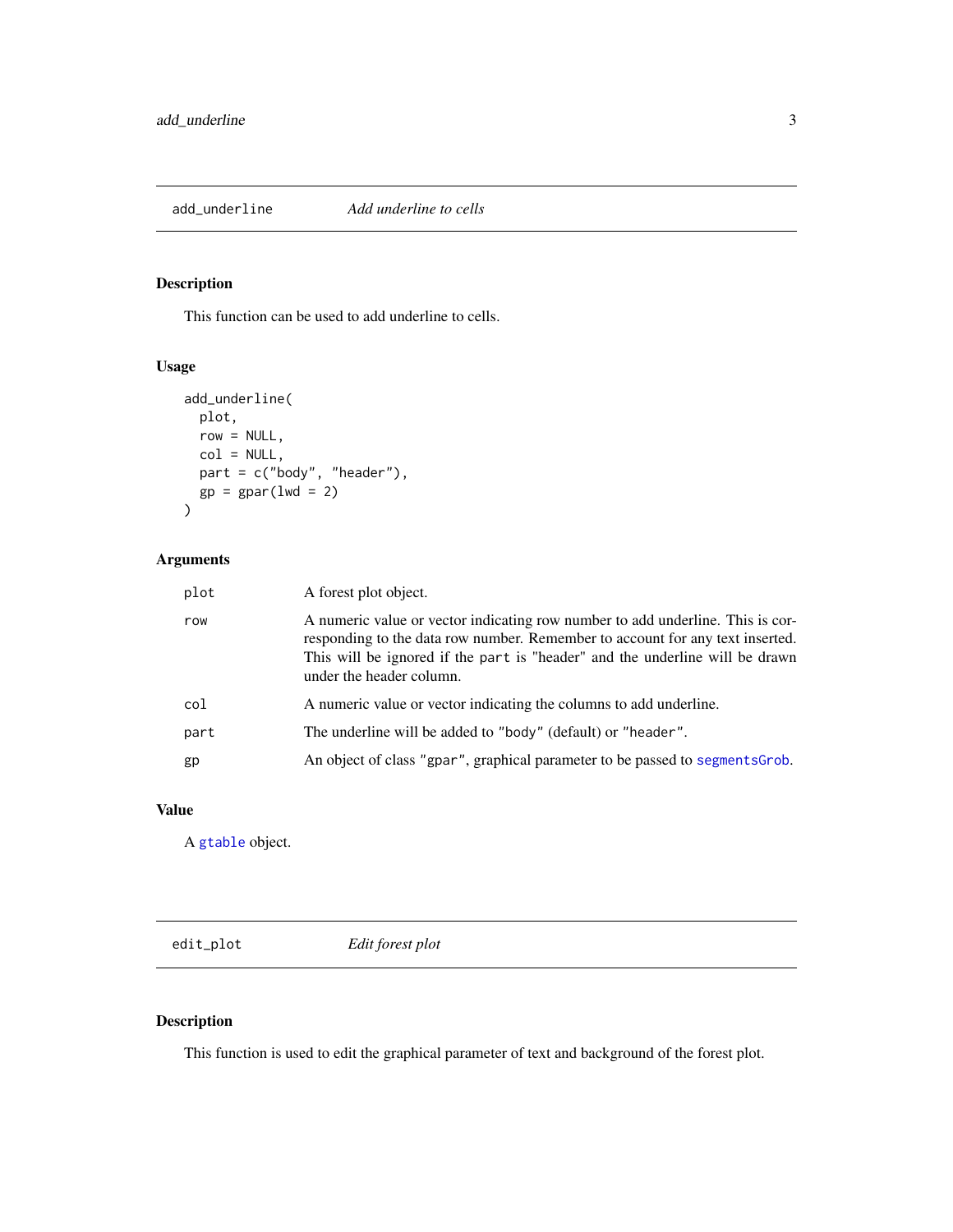4 forest

#### Usage

```
edit_plot(
 plot,
  row = NULL,col = NULL,part = c("body", "header"),
 which = c("text", "background"),
  gp
)
```
#### Arguments

| plot  | A forest plot object.                                                                                                                                                           |
|-------|---------------------------------------------------------------------------------------------------------------------------------------------------------------------------------|
| row   | A numeric value or vector indicating row number to edit in the dataset. Will<br>edit the whole row if left blank for the body. This will be ignored if the part is<br>"header". |
| col   | A numeric value or vector indicating column to edit in the dataset. Will edit the<br>whole column if left blank.                                                                |
| part  | Part to edit, body (default) or header.                                                                                                                                         |
| which | Which element to edit, text or background of the cell.                                                                                                                          |
| gp    | Pass gpar parameters, see gpar. It should be passed as $gpar(col = "red").$                                                                                                     |
|       |                                                                                                                                                                                 |

#### Value

A [gtable](#page-0-0) object.

forest *Forest plot*

#### Description

A data frame will be used for the basic layout of the forest plot. Graphical parameters can be set using the [forest\\_theme](#page-6-1) function.

#### Usage

```
forest(
  data,
 est,
  lower,
 upper,
  sizes = 0.4,
  ref_line = ifelse(xlog, 1, 0),
  vert_line = NULL,
  ci_column,
```
<span id="page-3-0"></span>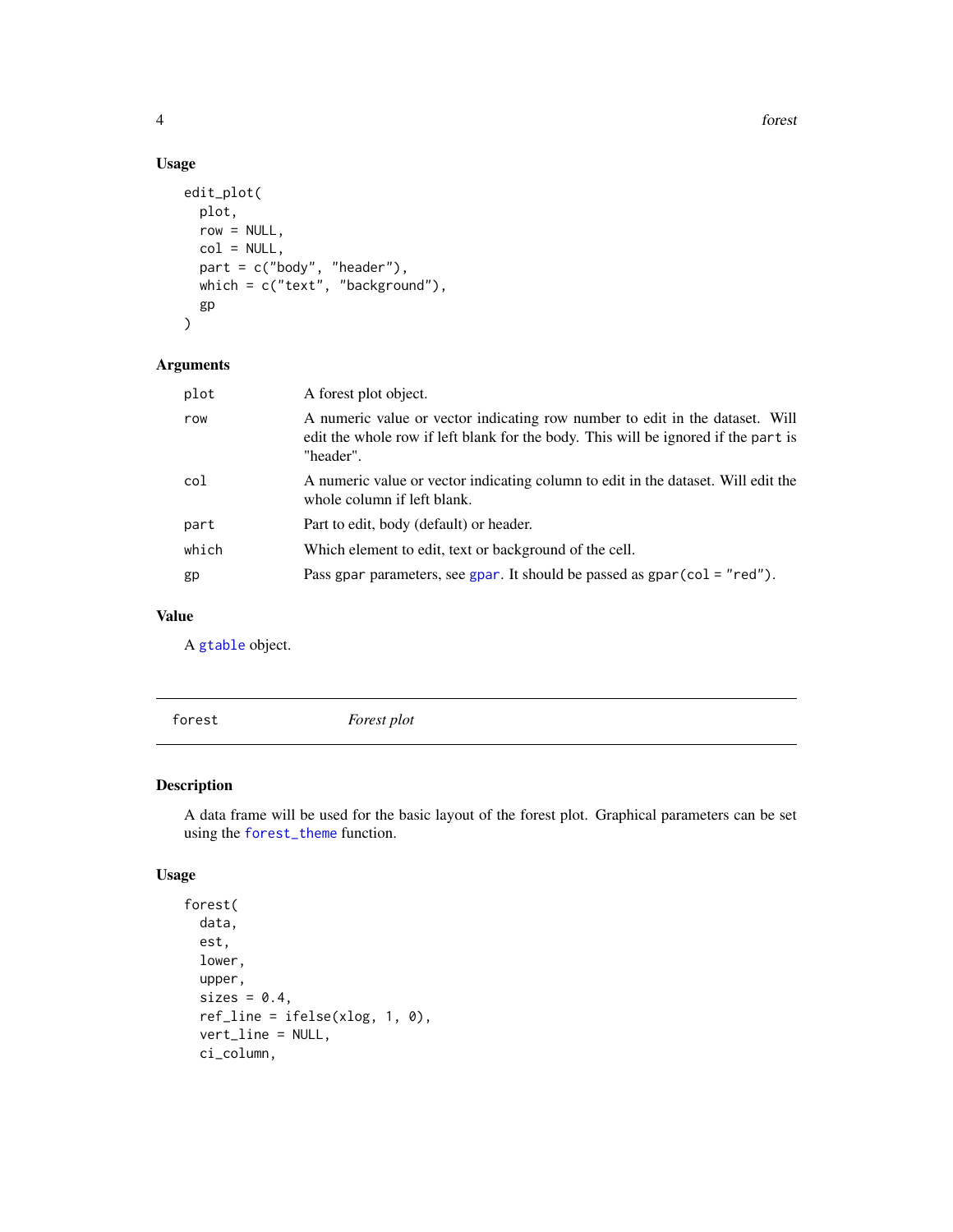forest 5

```
xlog = FALSE,
 is_summary = NULL,
 xlim = NULL,ticks_at = NULL,
  ticks_digits = 1,
 arrow_lab = NULL,
 xlab = NULL,
 footnote = NULL,
  title = NULL,
 nudge_y = 0,
 theme = NULL
\mathcal{L}
```
#### Arguments

| data         | Data to be displayed in the forest plot                                                                                                                                                                                                                                                                                                                                                          |
|--------------|--------------------------------------------------------------------------------------------------------------------------------------------------------------------------------------------------------------------------------------------------------------------------------------------------------------------------------------------------------------------------------------------------|
| est          | Point estimation. Can be a list for multiple columns and/or multiple groups. If<br>the length of the list is larger than then length of ci_column, then the values<br>reused for each column and considered as different groups.                                                                                                                                                                 |
| lower        | Lower bound of the confidence interval, same as est.                                                                                                                                                                                                                                                                                                                                             |
| upper        | Upper bound of the confidence interval, same as est.                                                                                                                                                                                                                                                                                                                                             |
| sizes        | Size of the point estimation box, can be a unit, vector or a list.                                                                                                                                                                                                                                                                                                                               |
| ref_line     | X-axis coordinates of zero line, default is 1. Provide an atomic vector if different<br>reference line for each ci_column is desired.                                                                                                                                                                                                                                                            |
| vert_line    | Numerical vector, add additional vertical line at given value. Provide a list of<br>numerical vector element if different vertical line for each ci_column is desired.                                                                                                                                                                                                                           |
| ci_column    | Column number of the data the CI will be displayed.                                                                                                                                                                                                                                                                                                                                              |
| xlog         | If TRUE, x-axis tick marks assume values are exponential, e.g. for logistic re-<br>gression (OR), survival estimates (HR), Poisson regression etc. Provide a logical<br>vector if different conversion for each ci_column is desired.                                                                                                                                                            |
| is_summary   | A logical vector indicating if the value is a summary value, which will have a di-<br>amond shape for the estimate. Can not be used with multiple group forestplot.                                                                                                                                                                                                                              |
| xlim         | Limits for the x axis as a vector of length 2, i.e. c(low, high). It will take the<br>minimum and maximum of the lower and upper value if not provided. This<br>will apply to all CI columns if provided, and will be calculated automatically<br>for each column if not provided. This should be a list with the same length of<br>ci_column if different xlim for different column is desired. |
| ticks_at     | Set X-axis tick-marks point. This will apply to all CI columns if provided, and<br>will be calculated automatically for each column if not provided. This should<br>be a list if different ticks_at for different column is desired.                                                                                                                                                             |
| ticks_digits | Number of digits for the x-axis, default is 1. This should be a numerical vector<br>if different rounding will be applied to different column.                                                                                                                                                                                                                                                   |
| arrow_lab    | Labels for the arrows, string vector of length two (left and right). The theme of<br>arrow will inherit from the x-axis. This should be a list if different arrow labels<br>for each column is desired.                                                                                                                                                                                          |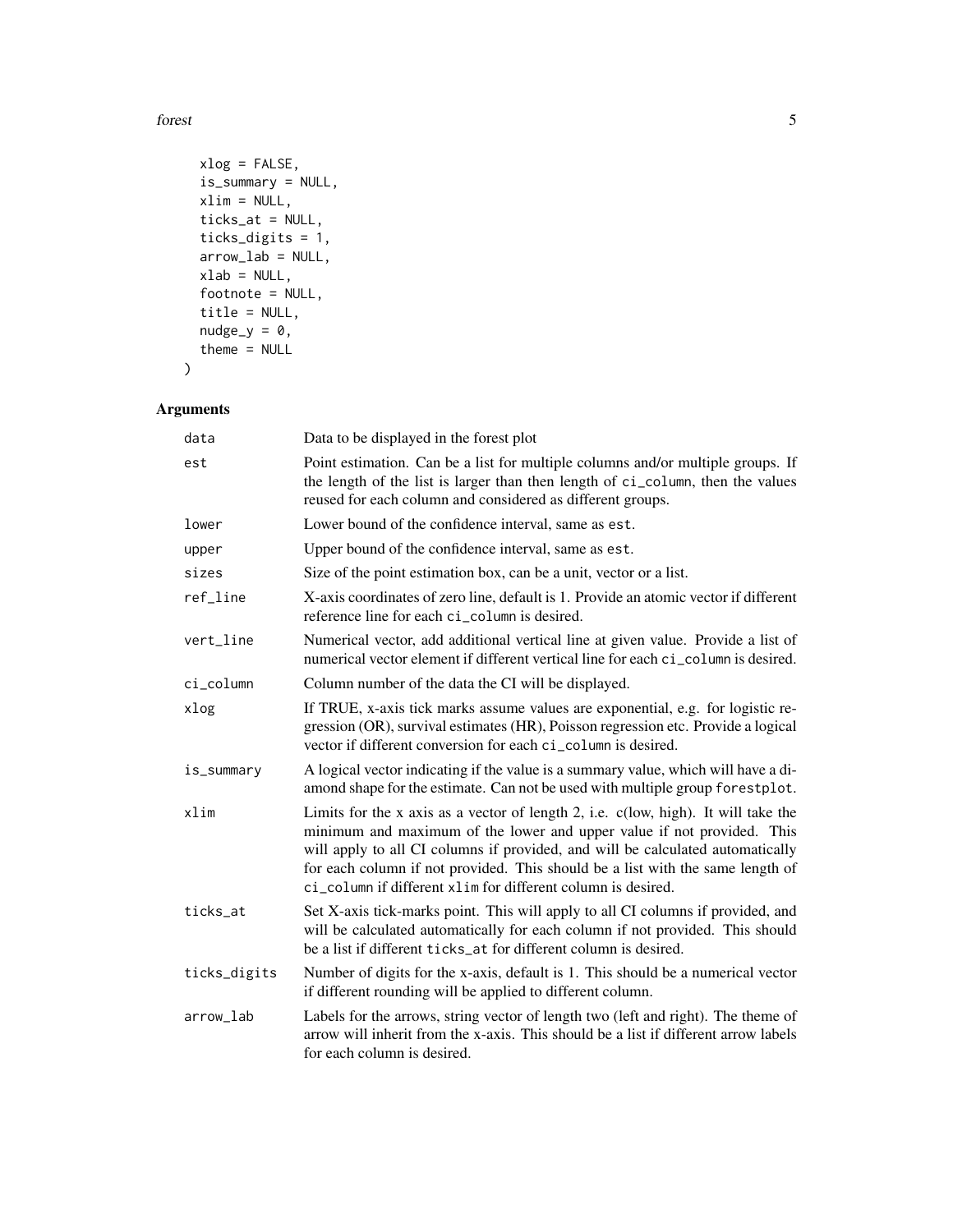<span id="page-5-0"></span>

| xlab     | X-axis labels, it will be put under the x-axis. An atomic vector should be pro-<br>vided if different xlab for different column is desired.                                      |
|----------|----------------------------------------------------------------------------------------------------------------------------------------------------------------------------------|
| footnote | Footnote for the forest plot, will be aligned at left bottom of the plot. Please<br>adjust the line length with line break to avoid the overlap with the arrow and/or<br>x-axis. |
| title    | The text for the title.                                                                                                                                                          |
| nudge_v  | Horizontal adjustment to nudge groups by, must be within $0$ to $1$ .                                                                                                            |
| theme    | Theme of the forest plot, see forest_theme for details.                                                                                                                          |
|          |                                                                                                                                                                                  |

#### Value

A [gtable](#page-0-0) object.

#### Examples

```
# Read provided sample example data
dt <- read.csv(system.file("extdata", "example_data.csv", package = "forestploter"))
# Keep needed columns
dt \leq dt[1:6]# indent the subgroup if there is a number in the placebo column
dt$Subgroup <- ifelse(is.na(dt$Placebo),
                      dt$Subgroup,
                      paste0(" ", dt$Subgroup))
# NA to blank or NA will be transformed to carachter.
dt$Treatment <- ifelse(is.na(dt$Treatment), "", dt$Treatment)
dt$Placebo <- ifelse(is.na(dt$Placebo), "", dt$Placebo)
dt$se <- (log(dt$hi) - log(dt$est))/1.96
# Add blank column for the forest plot to display CI.
# Adjust the column width with space.
dt$` ` <- paste(rep(" ", 20), collapse = " ")
# Create confidence interval column to display
dt$`HR (95% CI)` <- ifelse(is.na(dt$se), "",
                             sprintf("%.2f (%.2f to %.2f)",
                                     dt$est, dt$low, dt$hi))
# Define theme
tm <- forest_theme(base_size = 10,
                  refline_col = "red",
                   footnote\_col = "#636363",footnote_fontface = "italic")
p <- forest(dt[,c(1:3, 8:9)],
            est = dt$est,
            lower = dt$low,
            upper = dt$hi,
            sizes = dt$se,
```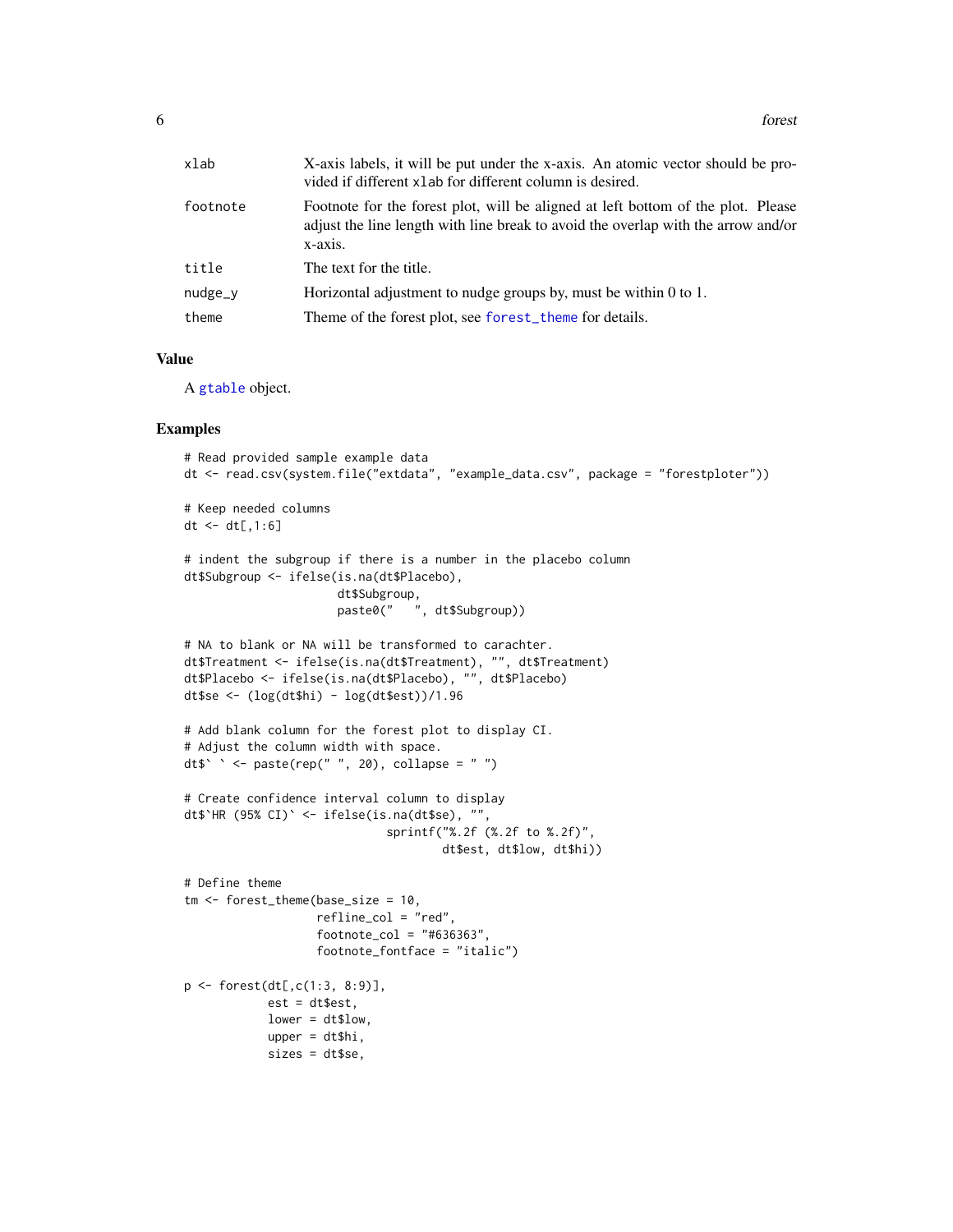#### <span id="page-6-0"></span>forestploter 7

```
ci_column = 4,
            ref_line = 1,
            arrow_lab = c("Placebo Better", "Treatment Better"),
            xlim = c(0, 4),ticks_at = c(0.5, 1, 2, 3),
        footnote = "This is the demo data. Please feel free to change\nanything you want.",
            theme = tm)
# Print plot
plot(p)
```
forestploter *Create Forest Plot*

#### Description

This package uses gtable and gridExtra to overlay forest plots.

#### Author(s)

Alimu Dayimu <alimdayim@hotmail.com>

#### See Also

[grid](#page-0-0),[gridExtra](#page-0-0)

<span id="page-6-1"></span>forest\_theme *Forest plot default theme*

#### Description

Default theme for the forest plot, but can pass other parameters. The parameters will be passed to corresponding elements of the forest plot. See [gpar](#page-0-0) for details.

#### Usage

```
forest_theme(
  base_size = 12,
 base_family = "",
  ci pch = 15,
  ci_{col} = "black",ci_lty = 1,
  ci_lwd = 1,
  ci_Theight = NULL,
  legend_name = "Group",
  legend_position = "right",
```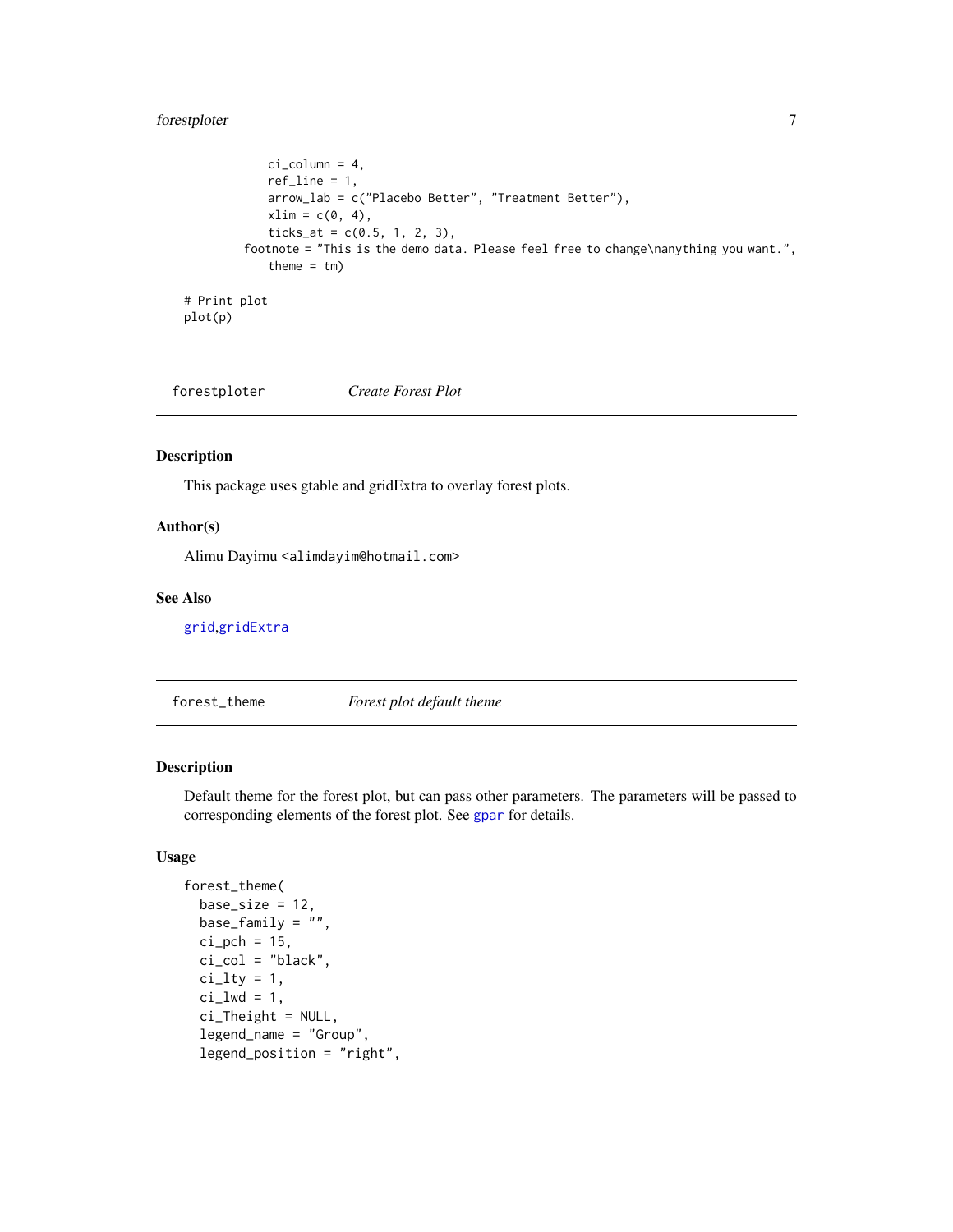```
legend_value = "",xaxis_lwd = 0.6,
 xaxis_cex = 1,
  refline_lwd = 1,
  refline_lty = "dashed",
  refline_col = "grey20",
 vertline_lwd = 1,
  vertline_lty = "dashed",
  vertline_col = "grey20",
  summary_fill = "#4575b4",
  summary_col = "#4575b4",
  footnote_cex = 0.6,
  footnote_fontface = "plain",
  footnote_col = "black",
  title_just = c("left", "right", "center"),
  title_cex = 1.2,
  title_fontface = "bold",
  title_col = "black",
  title_fontfamily = base_family,
  ...
\mathcal{L}
```
#### Arguments

| base_size       | The size of text                                                                                                                                                    |
|-----------------|---------------------------------------------------------------------------------------------------------------------------------------------------------------------|
| base_family     | The font family                                                                                                                                                     |
| ci_pch          | Shape of the point estimation. It will be reused if the forest plot is grouped.                                                                                     |
| ci_col          | Color of the CI. A vector of color should be provided for the grouped forest plot.<br>An internal color set will be if only not.                                    |
| ci_lty          | Line type of the CI. A vector of line type should be provided for the grouped<br>forest plot.                                                                       |
| ci_lwd          | Line width of the CI. A vector of line type should be provided for the grouped<br>forest plot.                                                                      |
| ci_Theight      | A unit specifying the height of the T end of CI. If set to NULL (default), no T end<br>will be drawn.                                                               |
| legend_name     | Title of the legend.                                                                                                                                                |
| legend_position |                                                                                                                                                                     |
|                 | Position of the legend, "right", "top", "bottom".                                                                                                                   |
| legend_value    | Legend labels (expressions). A vector should be provided for the grouped forest<br>plot. A "Group 1" etc will be created if not a vector for a grouped forest plot. |
| xaxis_lwd       | Line width for x-axis.                                                                                                                                              |
| xaxis_cex       | Multiplier applied to font size for x-axis.                                                                                                                         |
| refline_lwd     | Line width for reference line.                                                                                                                                      |
| refline_lty     | Line type for reference line.                                                                                                                                       |
| refline_col     | Line color for the reference line.                                                                                                                                  |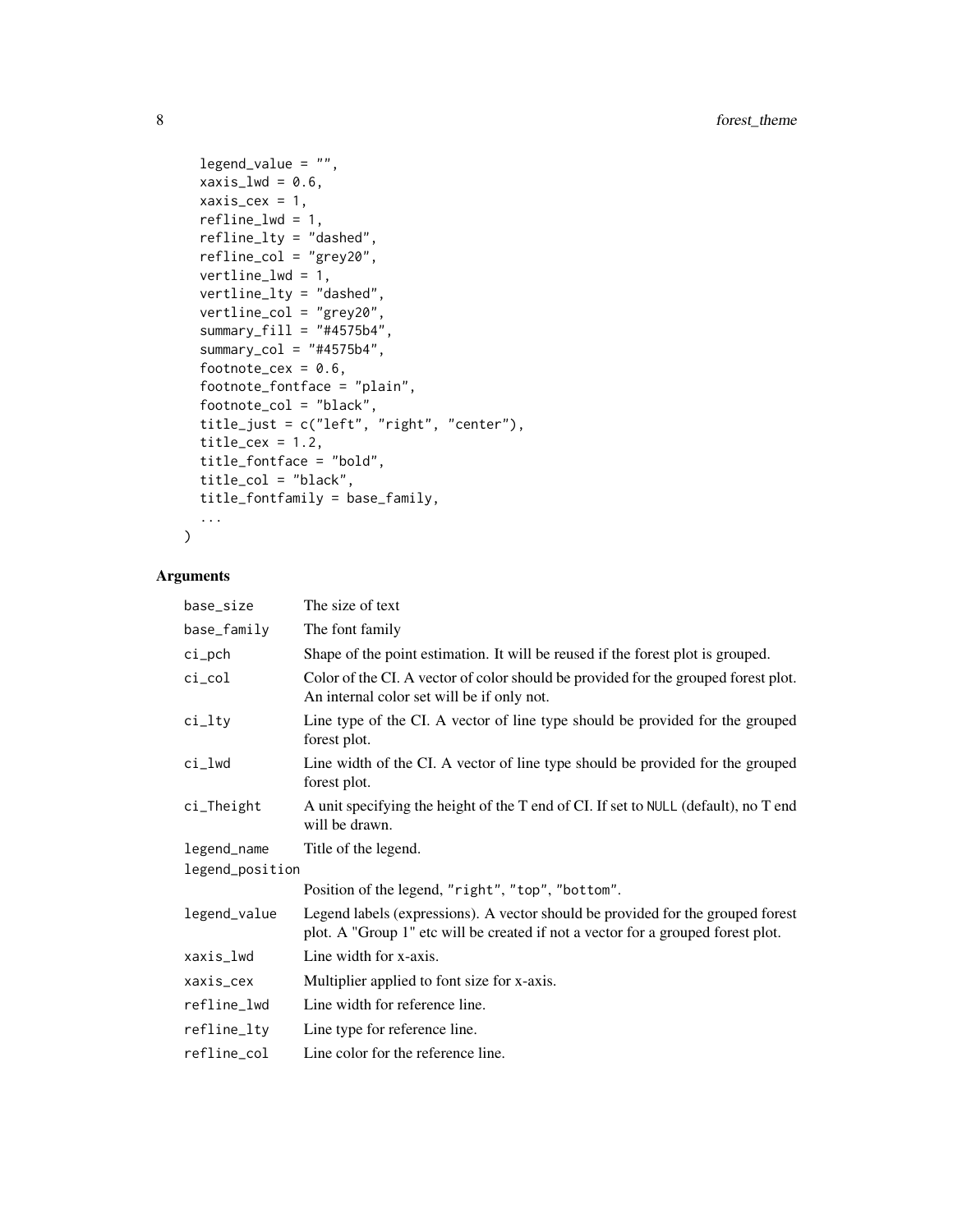<span id="page-8-0"></span>insert\_text 9

| vertline_lwd      | Line width for extra vertical line. A vector can be provided for each vertical<br>line, and the values will be recycled if no enough values are given. |
|-------------------|--------------------------------------------------------------------------------------------------------------------------------------------------------|
| vertline_lty      | Line type for extra vertical line. Works same as vertline_lwd.                                                                                         |
| vertline_col      | Line color for the extra vertical line. Works same as vertline lwd.                                                                                    |
| summary_fill      | Color for filling the summary diamond shape.                                                                                                           |
| summary_col       | Color for borders of the summary diamond shape.                                                                                                        |
| footnote_cex      | Multiplier applied to font size for footnote.                                                                                                          |
| footnote_fontface |                                                                                                                                                        |
|                   | The font face for footnote.                                                                                                                            |
| footnote_col      | Color of the footnote.                                                                                                                                 |
| title_just        | The justification of the title, default is 'left'.                                                                                                     |
| title_cex         | Multiplier applied to font size for title.                                                                                                             |
|                   | title_fontface The font face for title, default is 'bold'.                                                                                             |
| title_col         | Color of title.                                                                                                                                        |
| title_fontfamily  |                                                                                                                                                        |
|                   | Font family of title.                                                                                                                                  |
| $\cdots$          | Other parameters passed to table. See table Grob for details.                                                                                          |
|                   |                                                                                                                                                        |

#### Value

A list.

| insert_text | Insert text to forest plot |  |
|-------------|----------------------------|--|
|-------------|----------------------------|--|

#### Description

This function can be used to insert text to forest plot. Remember to adjust for the row number if you have added text before, including header. This is achieved by inserted new row(s) to the plot and will affect the row number. A text vector can be inserted to multiple columns or rows.

#### Usage

```
insert_text(
 plot,
  text,
  row = NULL,col = NULL,part = c("body", "header"),just = c("center", "left", "right"),
 before = TRUE,
  gp = gpar(),
 padding = unit(1, "mm")\mathcal{L}
```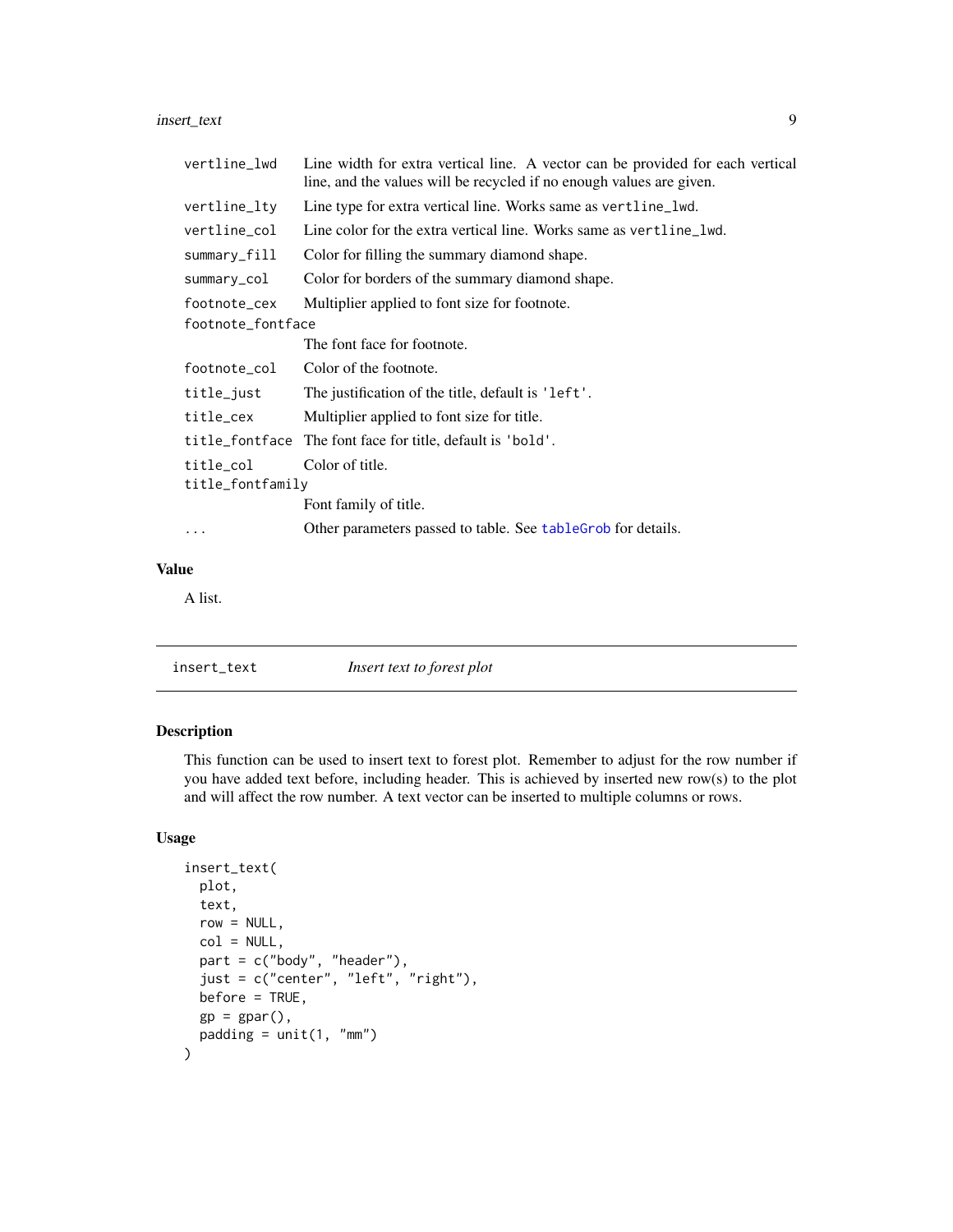#### Arguments

| A character or expression vector, see text Grob.<br>text<br>Row to insert the text, this will be ignored if the part is "header".<br>row<br>col<br>text will span over the column if a vector is given.<br>Part to insert text, body (default) or header.<br>part<br>The justification of the text, "center" (default), "left" or "right".<br>just<br>before<br>Indicating the text will be inserted before or after the row.<br>gp<br>See gpar.<br>Padding of the text, default is unit (1, "mm")<br>padding | plot | A forest plot object.                                                            |
|---------------------------------------------------------------------------------------------------------------------------------------------------------------------------------------------------------------------------------------------------------------------------------------------------------------------------------------------------------------------------------------------------------------------------------------------------------------------------------------------------------------|------|----------------------------------------------------------------------------------|
|                                                                                                                                                                                                                                                                                                                                                                                                                                                                                                               |      |                                                                                  |
|                                                                                                                                                                                                                                                                                                                                                                                                                                                                                                               |      |                                                                                  |
|                                                                                                                                                                                                                                                                                                                                                                                                                                                                                                               |      | A numeric value or vector indicating the columns the text will be added. The     |
|                                                                                                                                                                                                                                                                                                                                                                                                                                                                                                               |      |                                                                                  |
|                                                                                                                                                                                                                                                                                                                                                                                                                                                                                                               |      |                                                                                  |
|                                                                                                                                                                                                                                                                                                                                                                                                                                                                                                               |      |                                                                                  |
|                                                                                                                                                                                                                                                                                                                                                                                                                                                                                                               |      | An object of class "gpar", this is the graphical parameter settings of the text. |
|                                                                                                                                                                                                                                                                                                                                                                                                                                                                                                               |      |                                                                                  |

#### Value

A [gtable](#page-0-0) object.

print.forestplot *Draw plot*

#### Description

Print or draw forestplot.

#### Usage

```
## S3 method for class 'forestplot'
print(x, autofit = FALSE, ...)
```

```
## S3 method for class 'forestplot'
plot(x, autofit = FALSE, ...)
```
#### Arguments

| $\times$                | forestplot to display                   |
|-------------------------|-----------------------------------------|
| autofit                 | If true, the plot will be autofit.      |
| $\cdot$ $\cdot$ $\cdot$ | other arguments not used by this method |

#### Value

Invisibly returns the original forestplot.

<span id="page-9-0"></span>